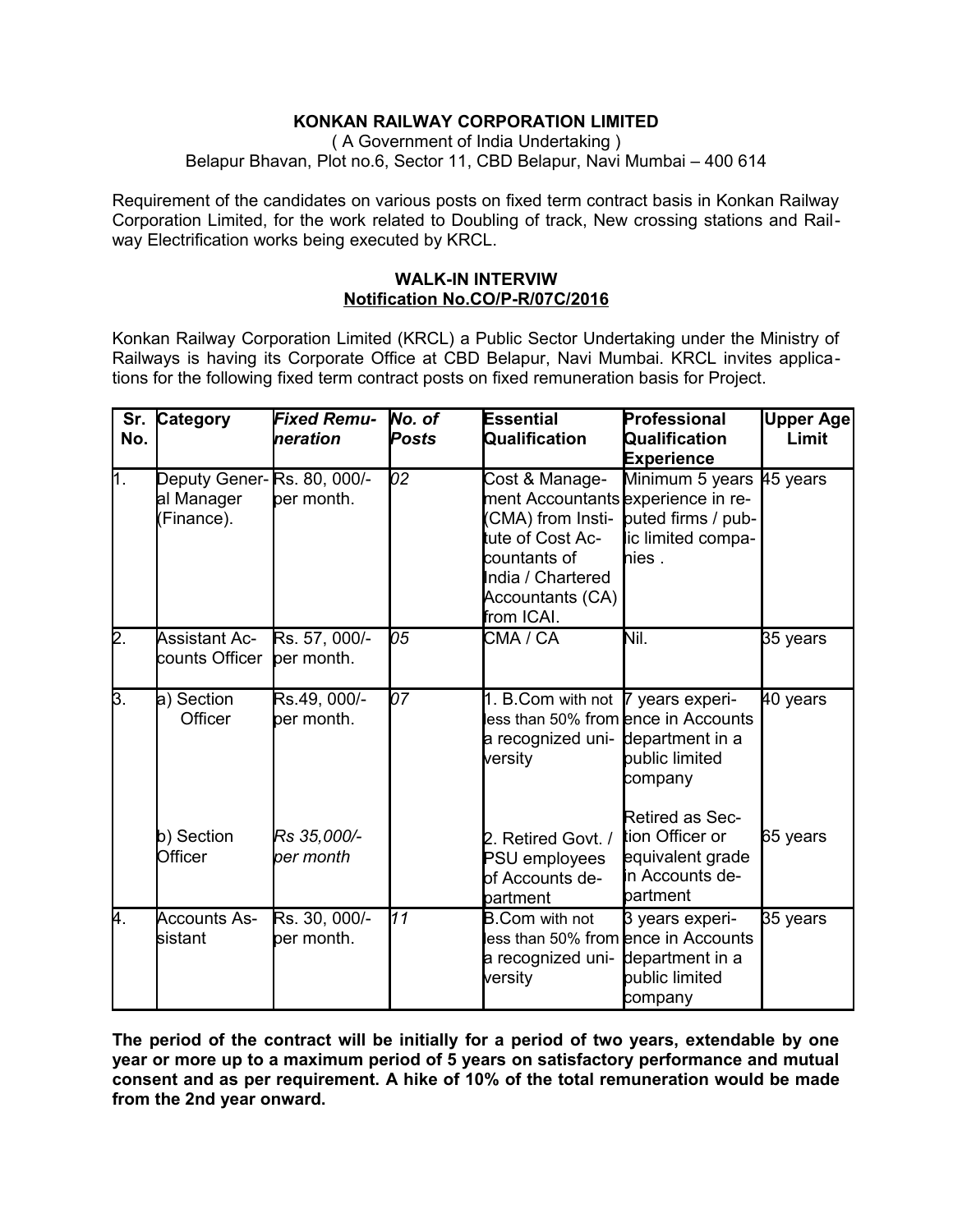#### **Date, time and place of walk-in interview: 28/11/2016 from 09:30 hrs onwards at "Executive Club, Konkan Rail Vihar, Konkan Railway Corporation Ltd. Sector-40, Seawoods (West), Navi Mumbai, 400706.**

Candidates should see the eligibility criteria and application format on the KRCL website www.konkanrailway.com at the link Vacancy-> Recruitment -> Current Notification. Candidates should report directly for walk in interview along with one copy of application, prepared in the prescribed format as given at the above link. Candidates should come for Walk-in-Interview along with Original certificates (age proof, qualification, experience, caste etc.) and one set of attested copy of the same.

No train/bus fare/ TA/DA shall be payable by the Corporation.

Date: 14/11/2016

Place: CBD Belapur **Chief Personnel Officer**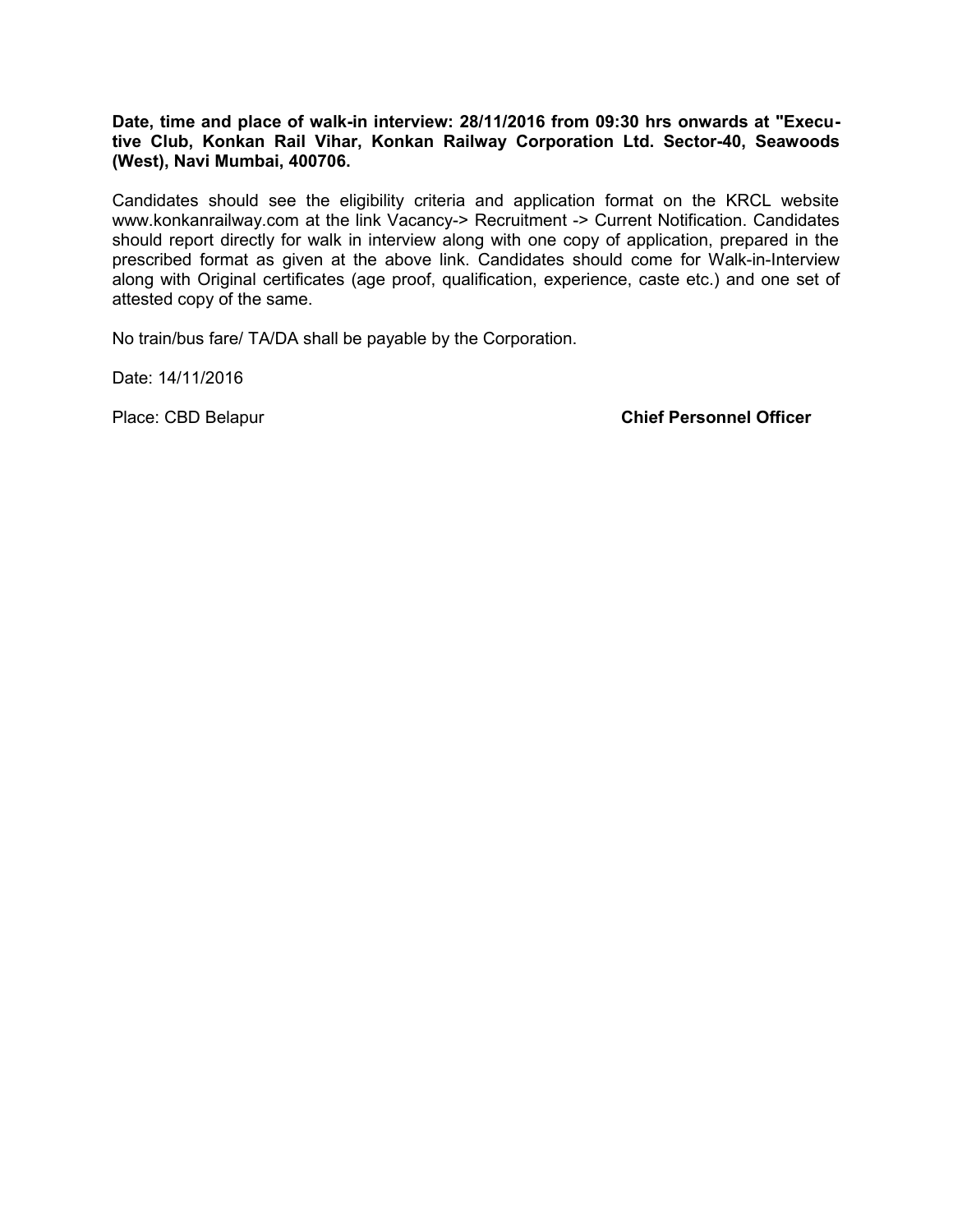# **KONKAN RAILWAY CORPORATION LIMITED**

( A Government of India Undertaking ) Belapur Bhavan, Plot no.6, Sector 11, CBD Belapur, Navi Mumbai –400 614.

## **FORMAT FOR WALK-IN-INTERVIEW**

**NOTIFICATION NO**. \_\_\_\_\_\_\_\_\_\_\_\_\_\_\_\_\_\_\_\_\_\_\_\_\_\_\_\_\_\_

**POST APPLIED FOR** \_\_\_\_\_\_\_\_\_\_\_\_\_\_\_\_\_\_\_\_\_\_\_\_\_\_\_\_\_\_

Affix Self attested **Passport Size (Recent) Photograph**

# **IX – Educational qualification.**

| Exam<br>passed | Year of<br>Passing | Name of the<br>Inst/Univ | <b>Marks</b><br>obtained | $%$ of<br>marks |  |
|----------------|--------------------|--------------------------|--------------------------|-----------------|--|
|                |                    |                          |                          |                 |  |
|                |                    |                          |                          |                 |  |
|                |                    |                          |                          |                 |  |
|                |                    |                          |                          |                 |  |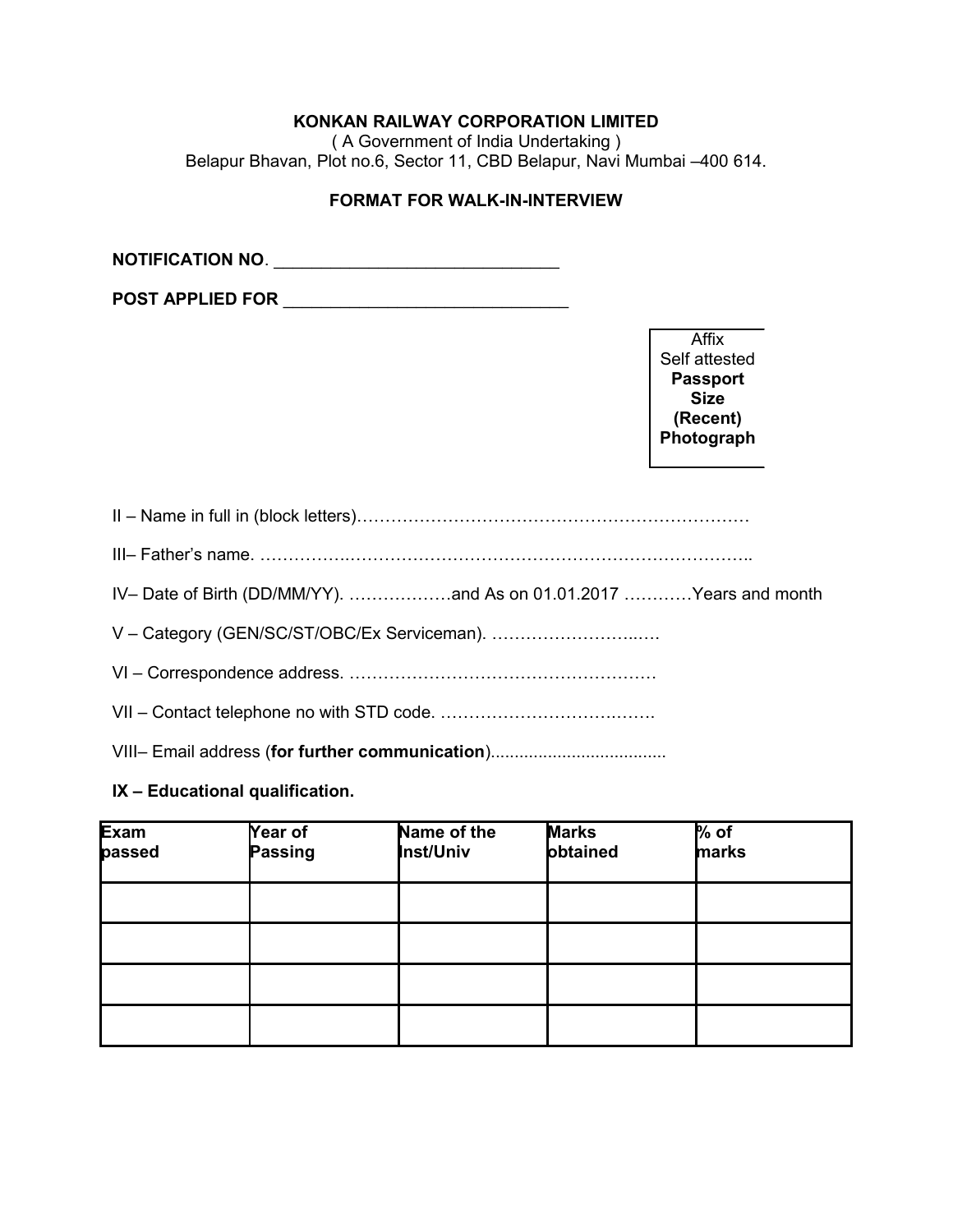# **X – Experience.**

| Name of the<br>places where<br>worked and<br>nature of<br>Experience. | POST | Name & full<br>address of<br>Employer | <b>PERIOD</b> |  |
|-----------------------------------------------------------------------|------|---------------------------------------|---------------|--|
|                                                                       |      |                                       | Tο<br>From    |  |
|                                                                       |      |                                       |               |  |
|                                                                       |      |                                       |               |  |

Declaration:-

I declare that the information furnished by me is true to the best of my knowledge and belief.

# Place and Date**: Signature of the candidate**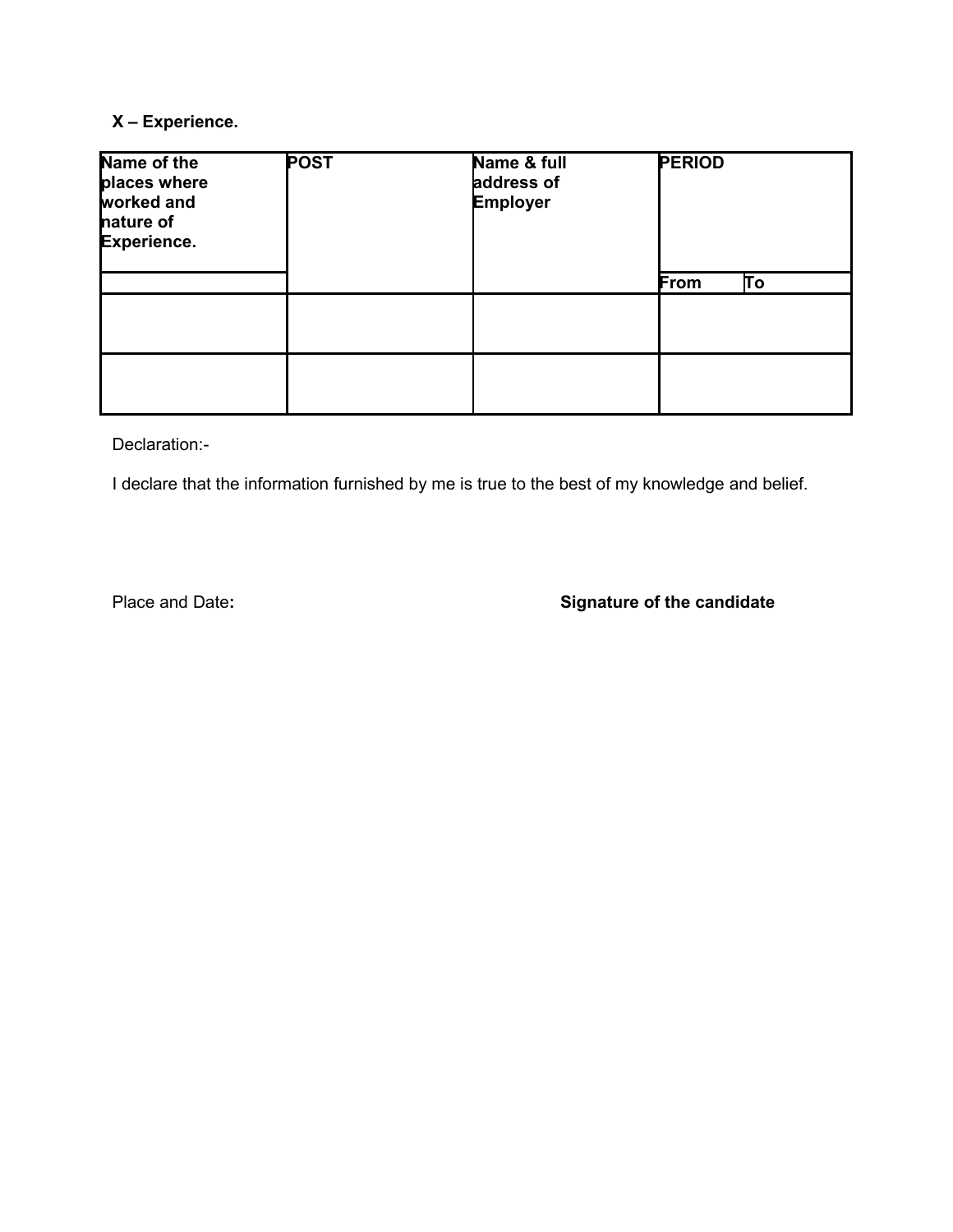# **KONKAN RAILWAY CORPORATION LIMITED**

( A Government of India Undertaking ) Belapur Bhavan, Plot no.6, Sector 11, CBD Belapur, Navi Mumbai– 400 614.

## **Notification No.CO/P-R/07C/2016**

Konkan Railway Corporation Limited (KRCL), a Public Sector Undertaking under the Ministry of Railways, invites applications for the following posts on contract basis, at fixed remuneration rate all inclusive for project.

| No. | Sr. Category                                            | <b>Fixed Remu-</b><br>Ineration | No. of<br>Posts | <b>Essential</b><br>Qualification                                                                                                                                | Professional<br>Qualification<br><b>Experience</b>                                        | <b>Upper Age</b><br>Limit |
|-----|---------------------------------------------------------|---------------------------------|-----------------|------------------------------------------------------------------------------------------------------------------------------------------------------------------|-------------------------------------------------------------------------------------------|---------------------------|
| ∏.  | Deputy Gener-Rs. 80, 000/-<br>al Manager<br>(Finance).  | per month.                      | 02              | Cost & Manage-<br>ment Accountants<br>CMA) from Insti-<br>tute of Cost Ac-<br>countants of India / nies.<br><b>Chartered Accoun-</b><br>tants (CA) from<br>ICAI. | Minimum 5 years 45 years<br>experience in re-<br>puted firms / pub-<br>lic limited compa- |                           |
| 2.  | Assistant Ac-Rs. 57, 000/-<br>counts Officer per month. |                                 | 105             | CMA / CA                                                                                                                                                         | Nil.                                                                                      | 35 years                  |
| 3.  | a) Section<br>Officer                                   | Rs.49, 000/-<br>per month.      | 07              | 1. B.Com with not<br>less than 50%from aence in Accounts<br>recognized univer- department in a<br>sity                                                           | 7 years experi-<br>public limited<br>company                                              | 40 years                  |
|     | b) Section<br>Officer                                   | Rs 35,000/- per<br>month        |                 | 2. Retired Govt. /<br>PSU employees of equivalent grade<br>Accounts depart-<br>lment                                                                             | Retired as Sec-<br>tion Officer or<br>in Accounts de-<br>partment                         | 65 years                  |
| 4.  | <b>Accounts As-</b><br>sistant                          | Rs. 30, 000/-<br>per month.     | 11              | B.Com with not less 3 years experi-<br>than 50% from a<br>recognized univer- department in a<br>sity                                                             | ence in Accounts<br>public limited<br>company                                             | 35 years                  |

**The period of contract will be initially for a period of 02 year, extendable to one year or more on satisfactory performance and mutual consent and as per the requirement. A hike of 10% of the total remuneration is proposed for the 2nd year.**

**Age**:- As mentioned on the above table as on 01/01/2017 with age relaxation of 5 years for SC/ST candidates and 3 years for OBC candidates. Age relaxation for and retired official/ Exservicemen is discretionary.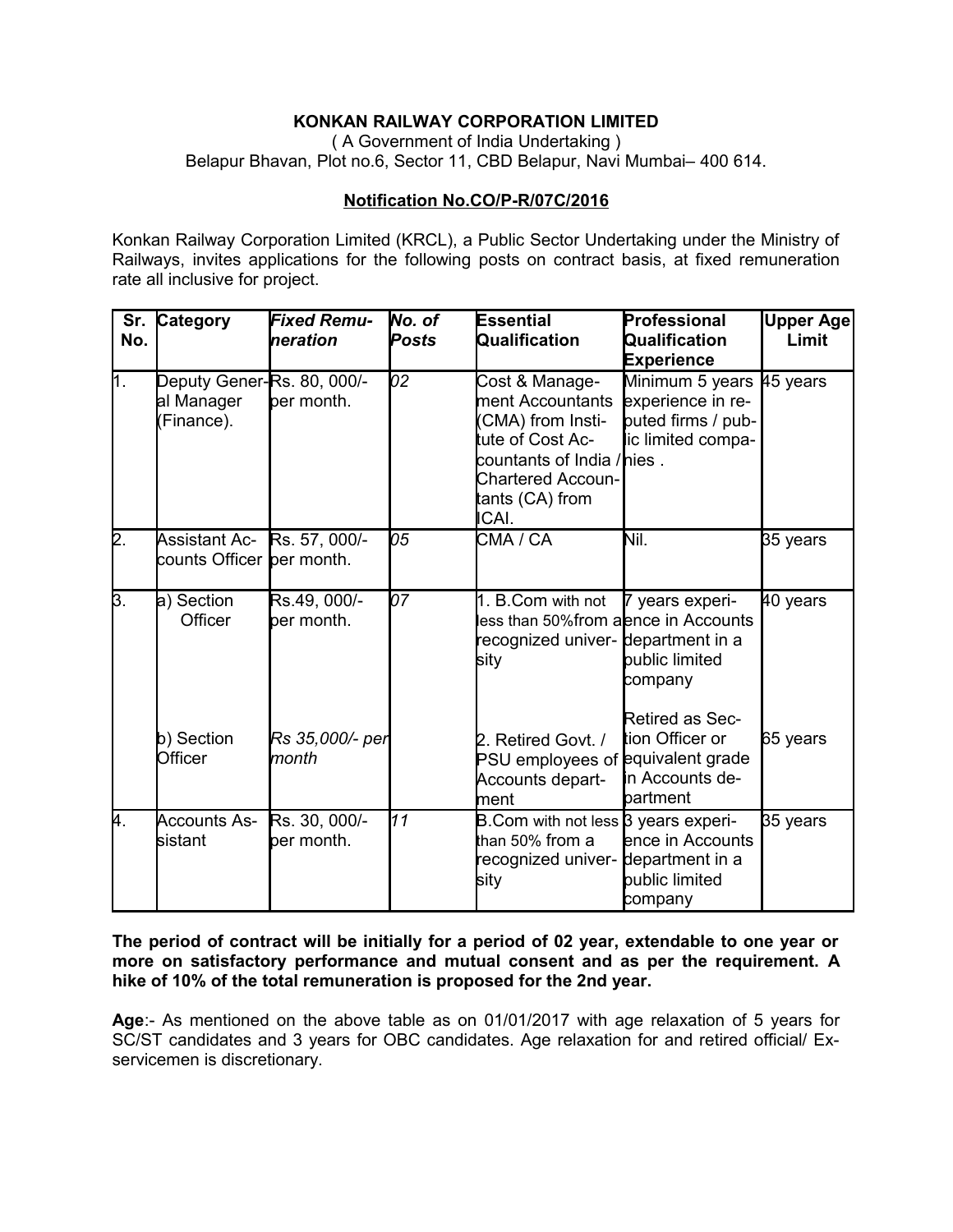Relaxation in age and experience can be considered for deserving candidates. In this respect, the decision of KRCL will be final and binding. Candidate fulfilling the above criteria may report directly for walk-in interview along with one copy of application, prepared in the prescribed format as given below and also in the KRCL website www.konkanrailway.com at the link : > Vacancy -> Notification ->Current, along with original and 1 set of attested copies of all required certificates (age proof, qualification, experience etc.)

### **Date, time and place of walk-in interview :**

**Date:- 28/11/2016**

**Time:- 10:00 hrs. onwards.**

### **Place:- At "Executive Club, Konkan Rail Vihar, Konkan Railway Corporation Ltd. Sector-40, Seawoods (West), Navi Mumbai, 400706.**

**Registration Time**:- 09.30 hrs to 13:30hrs on the date of walk-in interview.

After preliminary screening of the applications submitted by the candidates in person, the eligible candidate(s) will only be interviewed. Candidates should come prepared to stay for minimum 2 days, if required, at their own cost. No train/bus fare/ TA/DA shall be payable by the Corporation. Applications should be completed and strictly as per the prescribed format. Applications not conforming to the prescribed format or having illegible/ambiguous certificates or without certificates or incomplete **(experience certificate)** will be summarily rejected.

#### **Documents to be attached with the filled application:**

- **I)** Attested copies of certificate in proof of qualification (As per the qualification specified in the instruction sheet).
- **ii)** Attested copy of Proof of Date of Birth.
- **Iii)** Attested copy of caste certificate in the format required for Central Government Employment (in case of SC/ST/OBC) and certificate in support of claims for Ex servicemen.
- **iv)** Two attested passport size recently photographs.
- **v)** One character certificate (recently)
- **vi)** Experience certificate.
- **vii)** No examination fee.

## **General Information (Applicable to all applicants):-**

1. Candidates who fulfill the eligibility criteria only, will be interviewed.

2. Candidates are advised to check their eligibility before walk-in-interview.

3. The candidates must bring with them original certificates, along with 1 set of attested photocopy in proof of age, caste, educational qualification and experience on the date of interview, failing which candidate will not be eligible for interview. Certificate in support of claims for Exservicemen.

4. Candidate should bring one character certificates from officers i.e. Gazetted Officers/Executives Officers for certifying that he is bearing good moral character.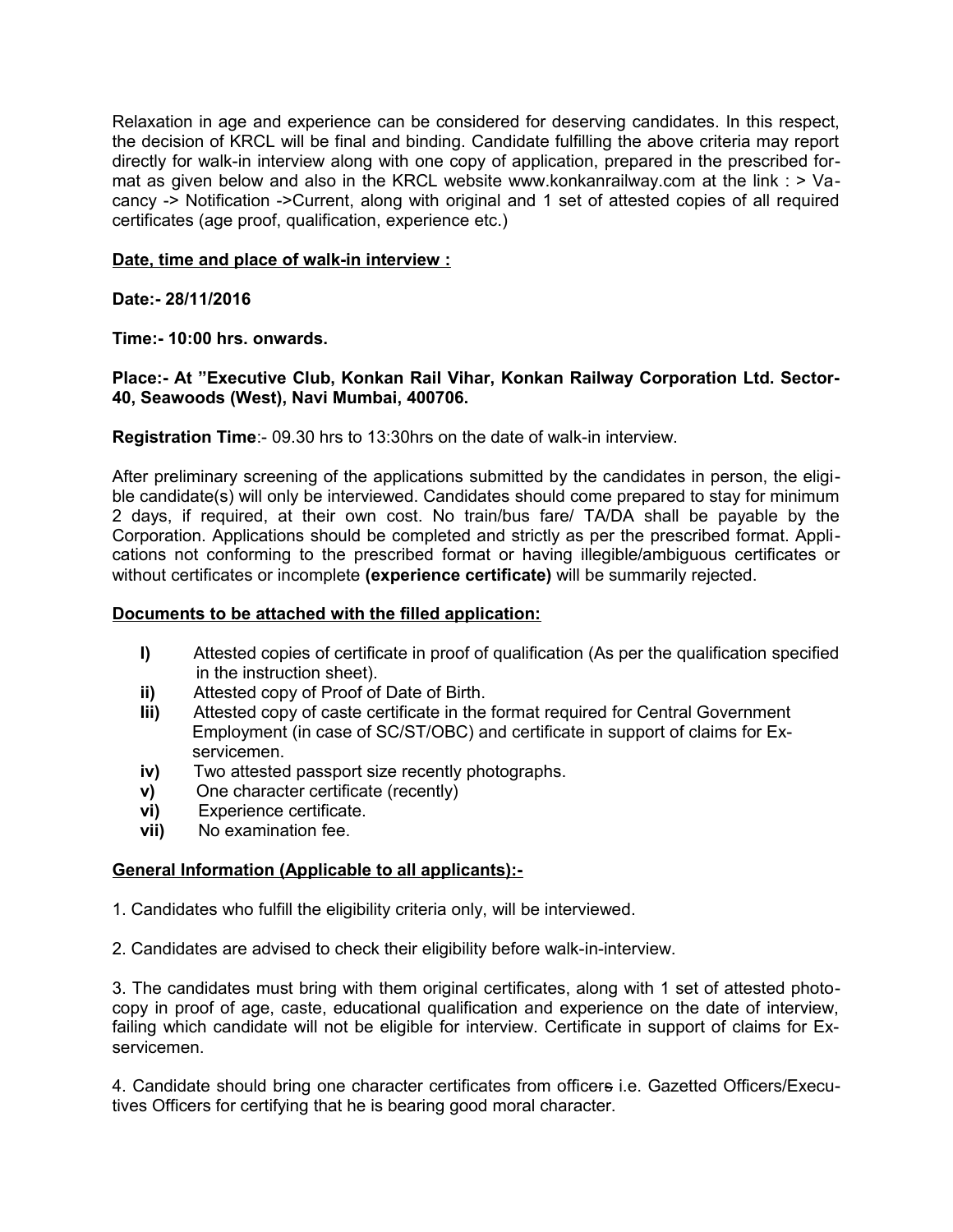5. Incomplete or vague educational qualification will be invalid.

6. Even after contractual agreement, if any document/ certificate/ information are found incorrect or false in any scrutiny or verification, then the contractual service will be immediately terminated forthwith without assigning any reason and prior notice, besides legal action which may also be initiated.

7. The Corporation reserves the right to cancel/ restrict/ curtail/ enlarge the contract engagement process, if need so arises, without any prior notice and without assigning any reasons therefore.

8. Selected candidates will be required to execute a bond of Rs. 50,000/- in favour of Konkan Railway Corporation Limited on Rs. 100/- stamp paper to serve the Company for the period specified in the subsequent para below or any further extended period.

9. The outstation candidates must come prepared to stay for minimum 2 days at their own expenses, if required.

10. Selected candidate will have to pass prescribed medical examination before the contract is entered into, for fitness to perform the work awarded.

11. The selected candidates should be able to join at the project site within maximum 30 days after issuing of contract Engagement letter by KRCL, otherwise it is deemed to have lapsed.

#### **Selection process**:-

1. The candidates shall arrive at the time and venue and get registered with the nominated KRCL official for the walk-in interview as indicated. Group Discussion (GD) or any other elimination round, can be introduced depending on the number of candidates and only qualified candidates in the elimination round will be called for interview.

2. The candidate will be interviewed by a nominated Committee and the selection will be finalized on merit based on the performance in the interview, qualification and post qualification experience gained by the Candidate.

3. The decision of the Nominated Committee of KRCL shall be final and binding.

**The other broad terms of contract** are given below for information of the candidate which are subject to changes at the time of actually entering into the contract, at the discretion of KRCL, which may please be noted:-

1. Initially, the contract period will be for a period of 02 year, and extendable to one year or more on satisfactory performance and with mutual agreement as per the requirement.

2. The contractual service is required for different projects of KRCL, mainly doubling of track, New crossing station and Railway Electrification works hence can be posted and transferred at anytime, anywhere in the project sites during contract period based on the requirement of KRCL. **This is not a regular establishment post.**

3. Monthly remuneration includes the HRA and Transportation allowance. The other benefits are as below: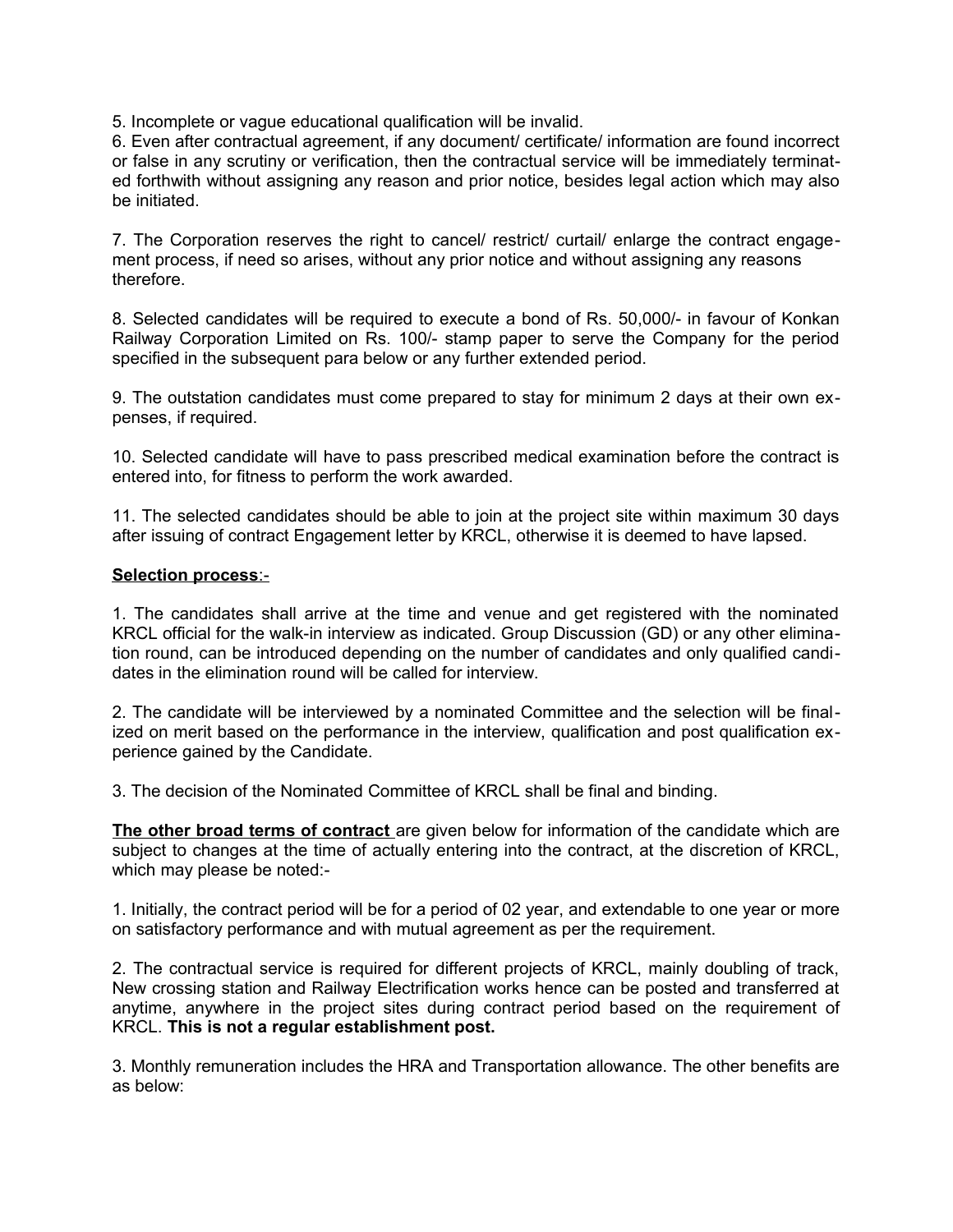- a) The selected candidates shall be entitled to reimbursement of premium of Life insurance to the extent of Rs. 500 per annum obtained from a recognized Insurance company, for self only. The reimbursement will be made to him on production of original receipt of payment of the premium.
- b) KRCL will reimburse Rs. 750 towards usage of mobile phone on submission of necessary bills / vouchers.
- c) KRCL will reimburse maximum of Rs. 500/- per month on submission of necessary bills/ vouchers towards medical facility to the selected candidates.
- d) The selected candidate shall be entitled to reimbursement of premium of mediclaim policy to the extent of Rs. 500/- per month of medicalim policy of recognized insurance company for self and family taken by him. The reimbursement will be made to him on production of original receipt of payment of the premium.
- a) Bachelor's accommodation shall be provided, on sharing basis to candidates posted project sites only. No accommodation shall be provided if the candidate is posted at offices at Navi Mumbai or other than project sites.

4. The Corporation reserves the right to terminate the contract if the contract appointee is found unsuitable, by giving 2 months notice or payment in lieu thereof. Similarly, the appointee will be required to give 2 months notice to KRCL for termination of contract.

5. The candidate selected for the above contractual agreement shall not be absorbed in KRCL regular service. The candidate therefore, shall not have right to claim for permanent absorption in KRCL, and shall be required to give an undertaking in writing to KRCL to that effect.

6. The selected candidate shall be paid the consolidated remuneration as mentioned herein above and shall not be eligible or entitled to any other benefit or allowance. Further on engagement, he/she should also attend emergencies and other calls of duties, as demanded and expected, during their day to day activities.

7. In the event the appointee is found involved in undesirable activities such as embezzlement, unlawful activities (including passing on confidential information of KRCL), unauthorized absence, in-subordination or breach of any of the terms of contract without prejudice to the right to initiate civil/criminal proceedings, the contract appointment shall be terminated.

The termination of contract and its consequences:-

(a) In addition to the above conditions, the contract agreement shall be terminated on:-

- (i) Completion of last day of contract period or any extended period thereon.
- (ii) The breach of any terms of contract of employment by contract employee.

(iii) The last day of the 2 months notice period of termination issued by either side or payment in lieu thereof by either party.

(b) If any litigation on whatsoever account is initiated by or against KRCL, the cause of which lies in contract period, the presence of contract appointee will be required, even after termination or expiry of the contract agreement.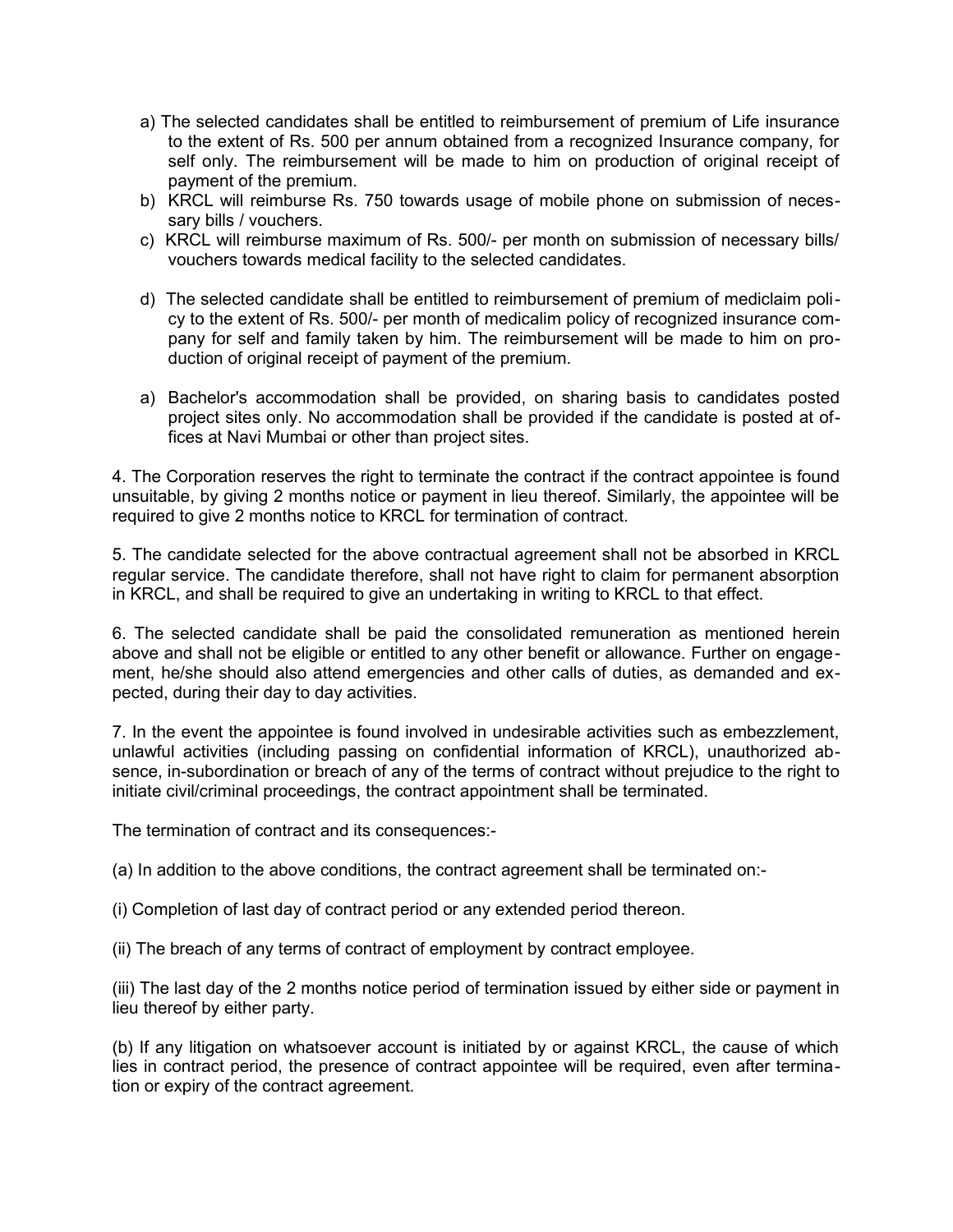(c) Upon any premature termination or expiration of contract for any reason, the contract appointee shall return to KRCL any property belonging to KRCL, all tools and plants, documents, any passwords or user ids etc. under his control. This will include all confidential information regarding work, hard and soft copies of documents and information of whatever description of whatever form, tangible or intangible in his possession, together with copies, notes or summaries of such documents and his own working papers which are derived or based upon such documents.

(d) They will have to clear all their advance(s) or due(s), if any cash or vouchers or if any financial outstanding liabilities etc.

(e) Contract appointee will be responsible for the acts and omission(s) in the course of contractual service during the period and thereafter.

## **Travel on duty and expenses**:-

a) Duty complementary pass for AC3 class for DGM/F, AAO and SO and Sleeper Class for Accounts Assistant, may be issued while traveling on duty in the interest of organization.

b) Expenses and cost: - The fixed rate of 100% expenses at the prevailing rates per day outside during the course of contract period and will be payable as detailed below:-

> For 12 hours and above:- 100% For 6 hours and above:- 70% Less than 6 hours:- 30%

c) Rest House:- Rest House of KRCL, if available, will be provided while on duty or re-imbursement of hotel charges as per rates fixed by KRCL will be allowed, on production of vouchers.

#### **Leave:**-

Contract appointee will be entitled for fully earned leave of 15 days on completion of every 6 months of contract period. This leave can be accumulated. However, no encashment is permitted. In addition, the appointee will be eligible for 8 days Casual Leave in a calendar year. Weekly off and other public holidays, as applicable to concerned offices, at the place of posting will be applicable. Normal working hours as applicable or as intimated at KRCL project sites are to be followed and during exigencies, some extra hour working will be required but no extra over time or any other type of allowance/ compensation for working beyond the nominated hours shall be paid by KRCL and the remuneration fixed per month includes this. The candidate does not have any type claim for working extra hours.

Leave to be availed only after valid sanction as per KRCL norms from the controlling authority and it the candidate avails leave without valid sanction, the same will be treated as Absent without Pay.

The Contract Appointee shall be governed by Indian Laws and shall be subject to the judicial courts in the concerned **state.** 

Statutory Income Tax, Professional Tax and other taxes will be deducted at source, as applicable from time to time.